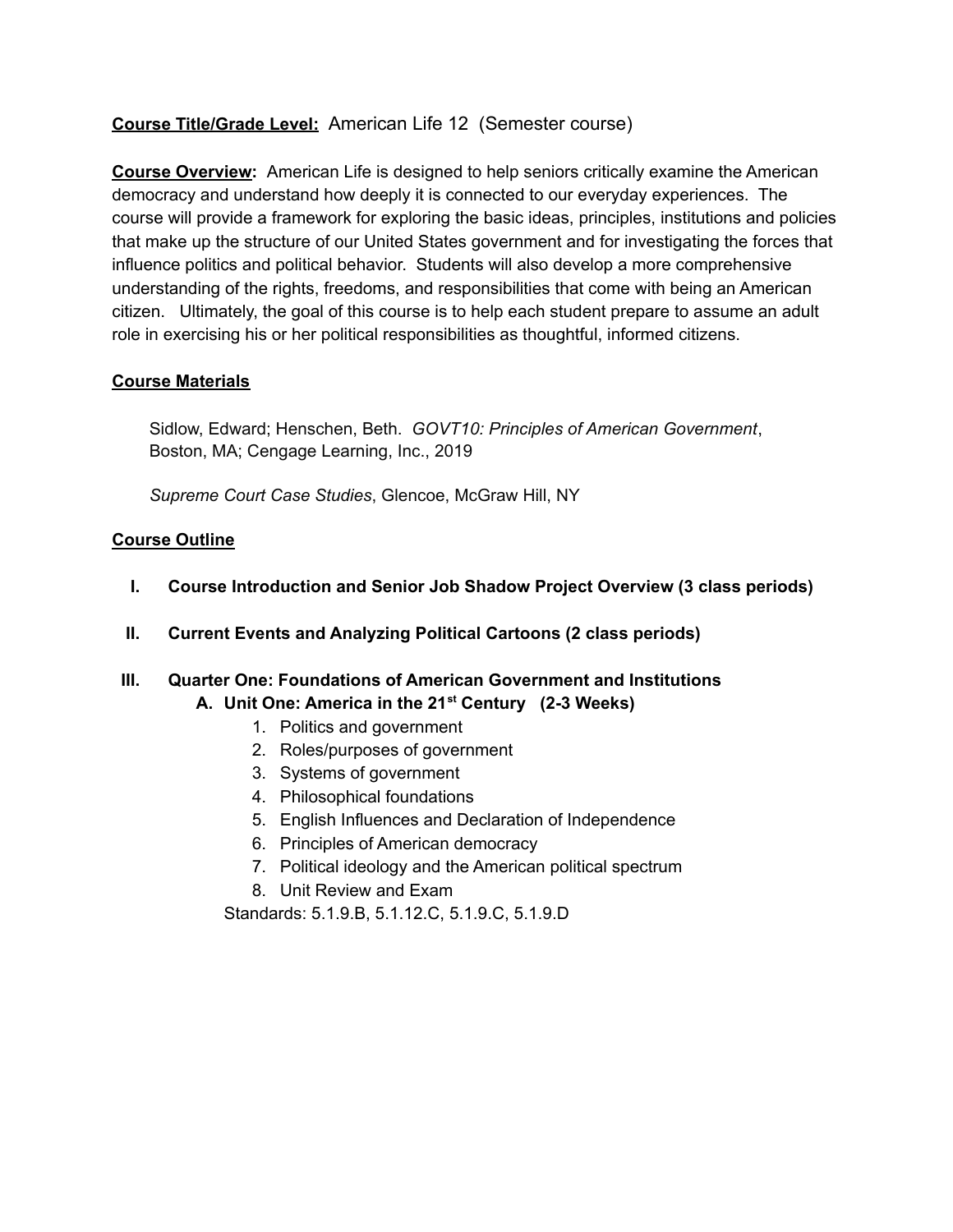## **B. Unit Two: The Constitution and Federalism (2-3 Weeks)**

- 1. Creating and Ratifying the Constitution
- 2. The Constitution Principles of Government
- 3. The Articles of the Constitution
- 4. Bill of Rights
- 5. Amending the Constitution
- 6. Federalism
- 7. The Changing Nature of Federalism
- 8. Unit Review and Exam
- Standards: 5.1.9.B, 5.1.12.C, 5.1.9.C, 5.1.9.D,

## **C. Unit Three: Foundations of American Government and Institutions (2-3 Weeks)**

- 1. The Legislative Branch
	- a) Congressional organization and leadership
	- b) Congressional committees
	- c) Congressional profile
- 2. The Executive Branch
	- a) The office of the President
	- b) Electoral College/ Presidential elections
	- c) Presidential power and roles
	- d) The executive branch and federal bureaucracy
- 3. The Judicial Branch
	- a) Federal Court system and jurisdiction
	- b) Criminal, Civil and Constitutional Law
	- c) Judicial Review
	- d) The Supreme Court at Work
- 4. Unit 3 Review and Exam

Standards: 5.3.9.A, 5.3.9.B, 5.3.9.F, 5.3.12.A, 5.3.12.C

#### **IV. Quarter Two: Personal Freedoms and the Politics of Democracy**

# **A. Unit Four: Civil Liberties (2-3 weeks)**

- 1. Constitutional Basis and the Bill of Rights
- 2. Principle of incorporation and the 14<sup>th</sup> Amendment
- 3. Rights in Conflict
- 4. Freedom of Speech/expression
- 5. Freedom of Religion
- 6. Freedom of the Press
- 7. Right to peaceably assemble
- 8. Right to Privacy
- 9. 2<sup>nd</sup> Amendment
- 10. Unit Review and Exam

Standards: 5.1.12.E, 5.1.12.F, 5.1.9.A, 5.1.12.C